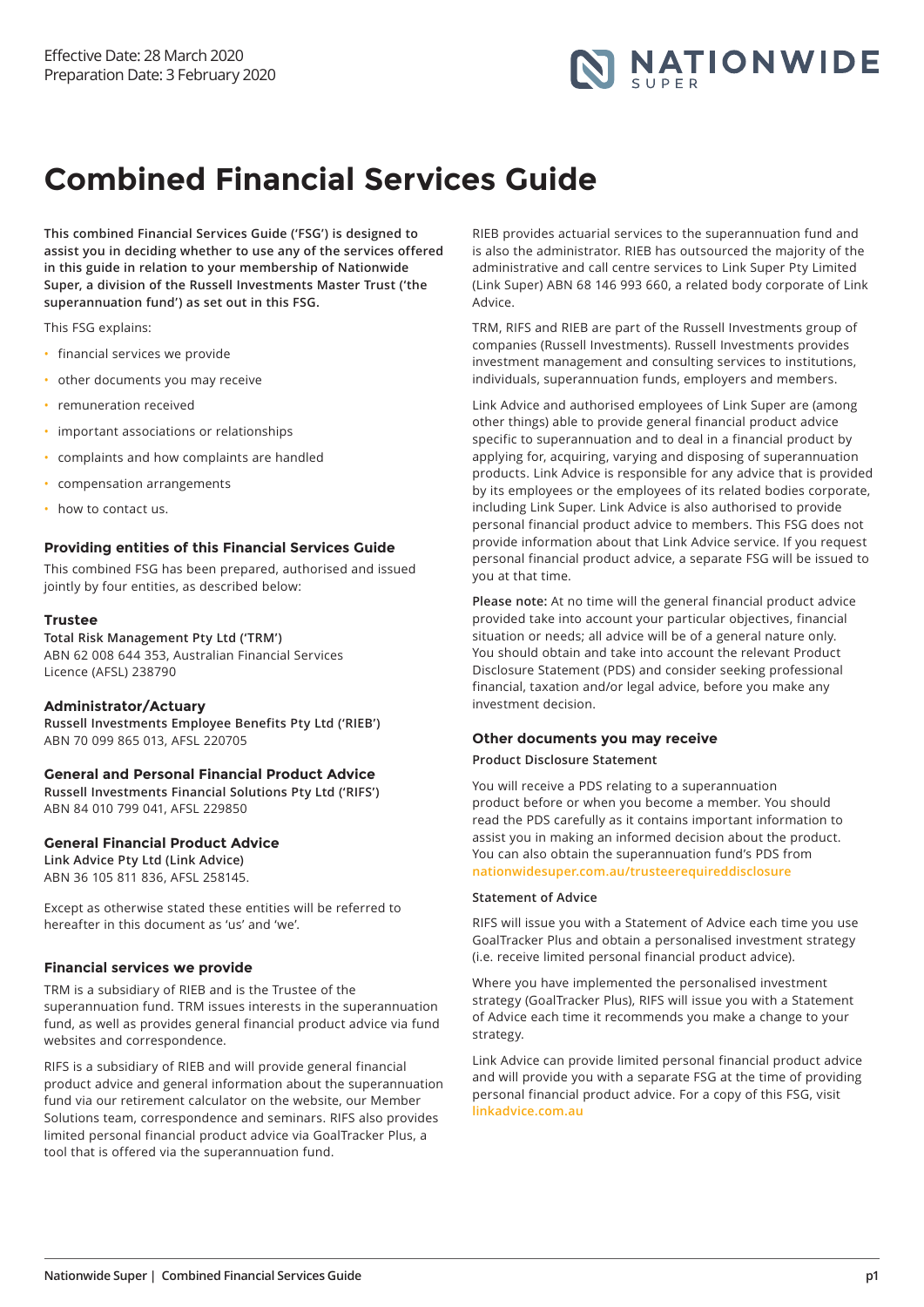Russell Investments, separately, has an adviser referral program available to all members wishing to seek a full financial plan. If you seek any of these personal advice services, you will receive a Statement of Advice setting out the advice, the basis on which it has been given and other important information. You will also receive a separate FSG from the providing entity, and the fees payable for the advice would be explained to you at the time of the advice.

# **Remuneration received**

#### **Remuneration for trustee services provided by TRM**

TRM is not directly remunerated for the services it provides, as the fees that TRM receives are paid to its service providers.

#### **Remuneration for services provided by RIEB and RIFS**

RIEB is remunerated through general super fund fees paid for by your fund. There are fees that are calculated as a percentage of the assets being managed in your fund (ranging from 0.0% to 1.06%p.a. (gross) and 0.90%p.a. (net). Note: only the net fee is deducted from member accounts). Fees can also include an insurance processing fee, which is a percentage of your insurance premiums up to 15%p.a. Transaction specific fees can also apply and are flat dollar amounts. You should check your superannuation fund's PDS for the fees that apply. Fees are generally calculated and paid on a monthly basis to RIEB.

RIFS does not receive remuneration for the general or personal financial product advice it provides or for any other service it provides to members.

#### **Remuneration for general financial product advice relating to the superannuation fund**

General financial product advice relating to members' interests in the fund is provided free of charge by the fund.

#### **Remuneration for services provided by Link Super**

Link Super receives fees for the contracted holistic administration service that it provides on behalf of RIEB. Link Super can receive performance-based bonuses (additional remuneration) or penalties (reduced remuneration) from its clients.

Neither Link Advice, Link Super, nor its related bodies corporate pay or receive commissions. In some circumstances, employees of Link Super can receive performance-based bonuses (paid by Link Super). An element of the performance assessment may include the appropriate referral of fund members (retail clients) to providers of financial advice authorised by the relevant client.

For the services outlined in this FSG, no additional remuneration is paid, or benefit provided to:

- Link Advice
- a related body corporate of Link Advice
- a director or employee of Link Advice or a related body corporate
- an associate of any of the above, or
- any other person.

## **Remuneration received by those who recommend TRM products**

TRM does not pay any adviser remuneration. However, pursuant to the "Grandfathering" provisions of the Future of Financial Advice (FoFA) reforms, Russell Investment Management Ltd (RIM), a related party, may still pay (in limited circumstances) adviser remuneration of up to 0.16%p.a. of the value of your investment in a TRM product to Australian Financial Services licensees and/or their representatives who recommend TRM products to investors. For this to apply, the financial advice must have been given to the member prior to 1 July 2014. Grandfathering arrangements cease from 1 January 2021.

RIM will pay any adviser remuneration out of the investment management fees that it receives from TRM, so it will not represent any additional cost to you.

If you have any queries about remuneration or would like further information about remuneration that is payable by you, please refer to your PDS or contact us.

#### **Important associations or relationships**

TRM, RIFS, RIEB and RIM are related bodies corporate and are all part of the Russell Investments group of companies.

Russell Investments may receive increased remuneration where you become a member of a fund administered or operated by Russell Investments or where you alter your membership interest in the fund, e.g. change your investment strategy or increase your level of contributions.

Pacific Custodians Pty Limited (ABN 66 009 682 866, AFSL 295 142) (Pacific Custodians) issues a non-cash payment product called 'SCH Online'. SCH Online is operated by The Superannuation Clearing House Pty Limited (ABN 15 086 576 721) (TSCH). Pacific Custodians, TSCH, Link Super and Link Advice are related bodies corporate and are members of the Link Group of companies.

For the Resource Super division of the Russell Investments Master Trust, Resource Super Insurance Pty Ltd (ABN 97 167 499 809) provides insurance services to members.

#### **Privacy**

Your personal information is private and we take the utmost care with your personal information and only collect information that is necessary for your membership and for any financial product advice you will receive. Further information about the Russell Investments Privacy Policies can be obtained at: **[russellinvestments.com/au/legal/privacy](https://russellinvestments.com/au/legal/privacy)**